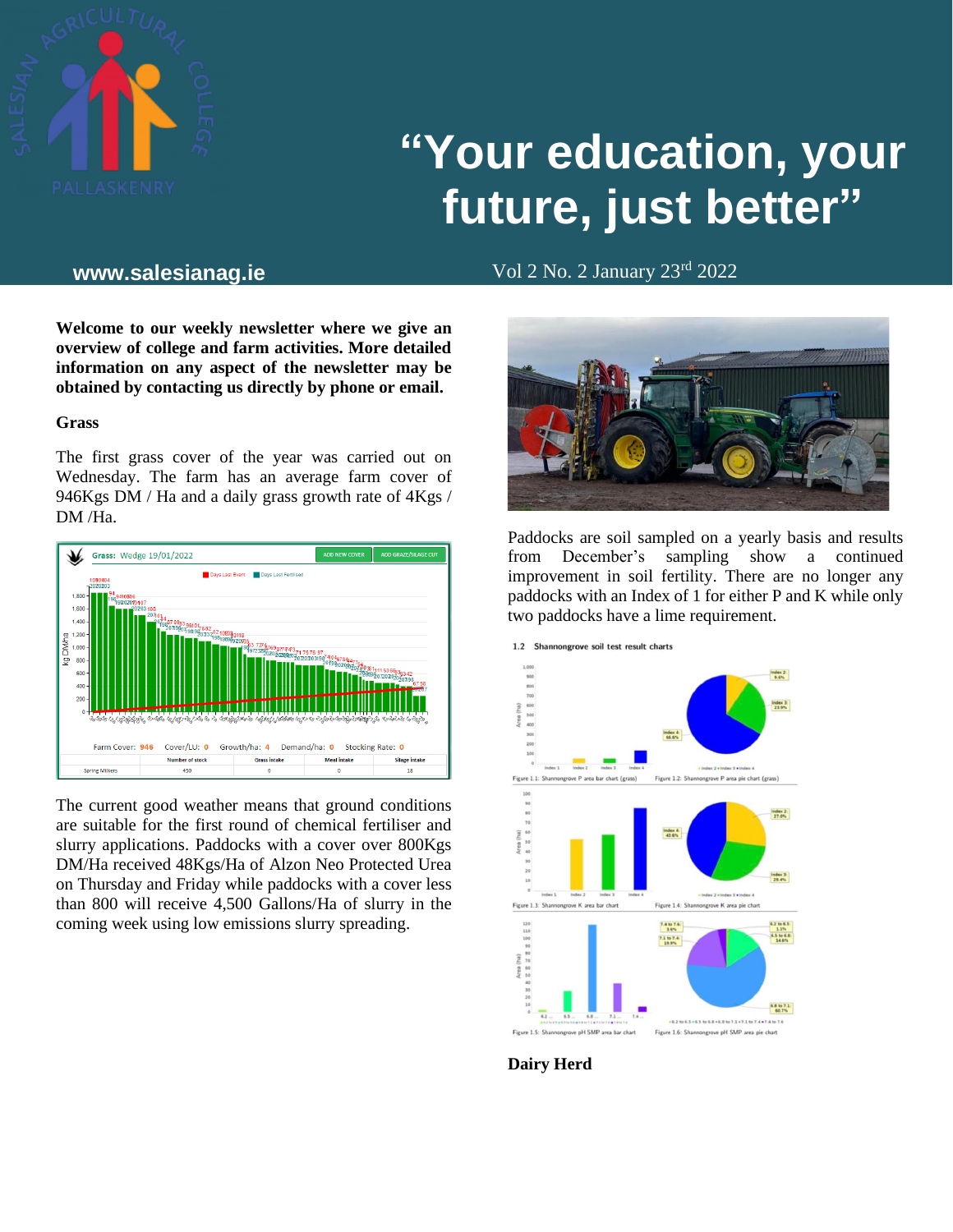Calving 2022 commenced on Friday night with the arrival of a Fr. heifer calf born to a maiden heifer through sexed semen AI (Fr4738). Depending on size, all calves will receive between 3 and 4 litres of colostrum within 1 hour of being born. Calves are then moved on to the automatic feeders.Cows continue to be foot bathed twice per week and are being supplemented daily with minerals on their silage. The first 40 cows moved to the group calving pen during the week. The "revolving doors" in this pen will mean that freshly calved cows will move to the cubicle house nearest the parlour while cows close to calving will move to this maternity ward.

# **Drystock Enterprise**

The finishing beef cattle are continuing on their diet of 5Kgs concentrates / head per day plus silage. They will be weighed again in early February. The yearling cattle were weighed on Monday. Male cattle have an ADG of 0.79Kgs while the yearling heifers are performing very well with an ADG of 1.36Kgs.The ewe lambs carrying twin lambs and the mature ewes carrying triplets are receiving 0.2Kgs of concentrates per head per day. The concentrate feeding programme is outlined in the table below.

|                                         | 2022<br>Weeks pre-lambing |                  |                      |                         |                     |
|-----------------------------------------|---------------------------|------------------|----------------------|-------------------------|---------------------|
| <b>Litter Size</b>                      |                           |                  |                      |                         |                     |
|                                         | 10 to 9                   | 8 to 7           | 6 to 5               | 4 to 3                  | 2 to 1              |
|                                         | 13 Jan 20 Jan             | 21 Jan to 29 Jan | 30 Jan to 12 Feb     | 13 Feb to 26 Feb        | 27 Feb to Lambing   |
| <b>Singles</b><br>(Mature)<br>ewes) 10  | Nil                       | Nil              | Nil                  | $0.2(2$ Kgs)            | 0.2 & 0.2 Soya      |
| Twins<br>(Mature<br>ewes) 43            | Nil                       | Nil              | $0.2(8.6 \text{kg})$ | $0.4(17.2 \text{ Kgs})$ | 0.4 & 0.2 Soya      |
| <b>Triplets</b><br>(Mature)<br>ewes) 18 | Nil                       | $0.2$ (3.6 Kgs)  | 0.4(6.8Kgs)          | $0.6(10.8 \text{ Kgs})$ | 0.6 & 0.3 Soya      |
| <b>Single</b><br>(Ewe<br>Lambs)<br>14   | <b>Nil</b>                | Nil              | Nil                  | Nil                     | 0.2 Sova            |
| Twin<br>(Ewe<br>Lambs)<br>17.7          | $0.2$ (3.4 Kgs)           | $0.2$ (3.4 Kgs)  | 0.2(3.4Kgs)          | $0.4(6.8 \text{ Kgs})$  | ۰<br>0.4 & 0.2 Soya |

### **College Activities**

Level 6 Advanced Dairy Herd Management and Drystock Management students had their final exams during the week.All exams are supervised and are taking place online thus eliminating the use of paper. It is part of our commitment to run a sustainable farm and college. Teagasc's EmmaLouise Coffey visited the college on Friday to speak to our students about the Professional Diploma in Dairy Herd Management.

# **Photo of the Week**



Protected urea being spread in spring like conditions.

## **Dates for Your Diary**

Our college Open Day takes place on Saturday March 26<sup>th</sup>.

Our new Distance Education and Part-Time "Green Cert" courses will commence on April 2nd 2022. Visit our websit[e www.salesianag.ie](http://www.salesianag.ie/) for further details.

Applications are now open for our full time Level 5 Certificate in Agriculture course, which commences in September 2022. Visit our website for more details.

# **Group Visits**

We are now open to accepting visiting groups, be that schools, groups of farmers or individuals. Contact Mary in admin at 061-393100 and we will be happy to tailor a package to suit your needs.

### **Social Media**

Follow us on Facebook, Twitter, Instagram and TikTok for daily updates on college and farm activities.

### **Contact Details**